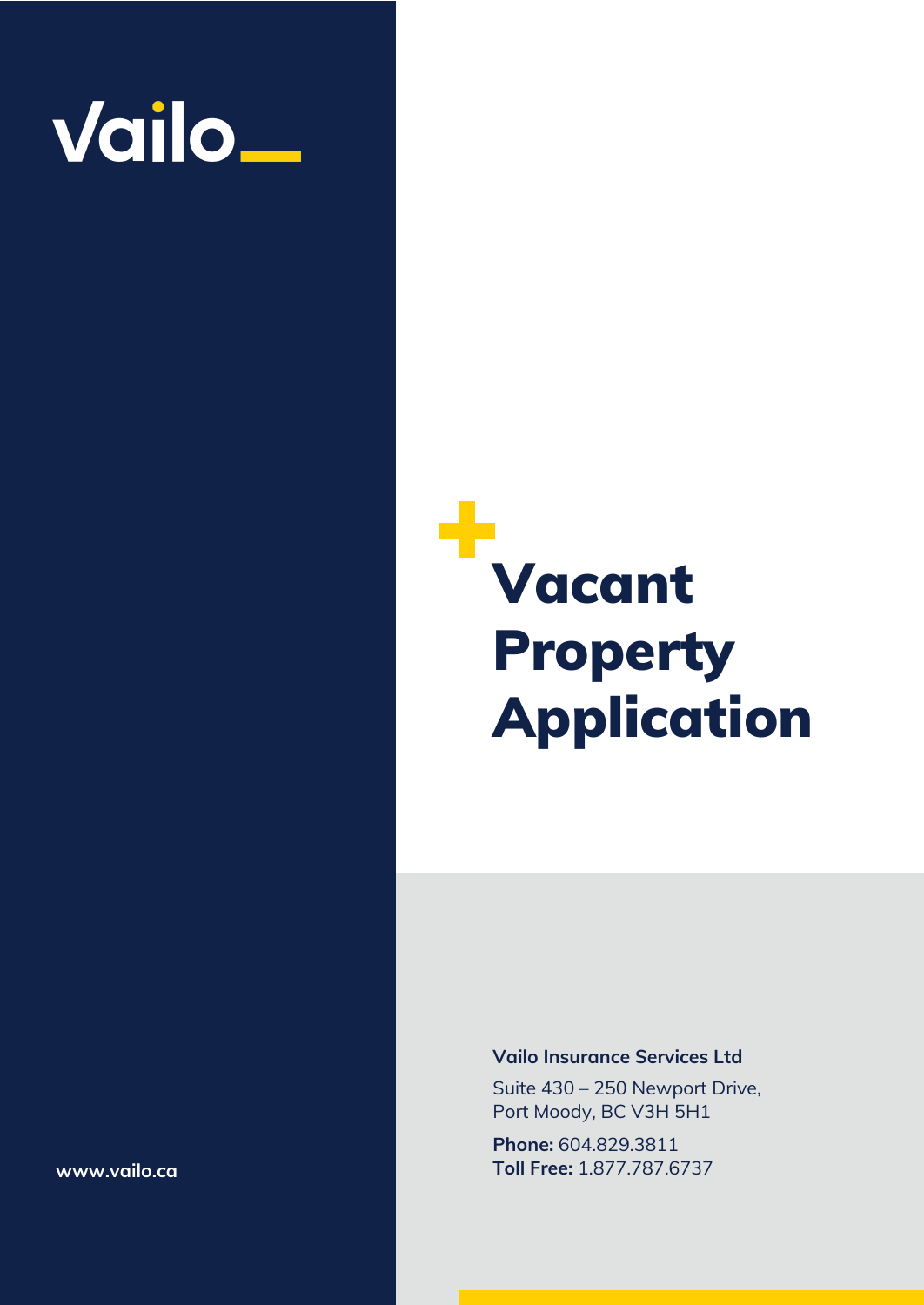

## **VACANT PROPERTY APPLICATION**

#### **GENERAL INFORMATION**

п

| Broker:                                            | Contact Person:                                                       | Phone:                       |
|----------------------------------------------------|-----------------------------------------------------------------------|------------------------------|
| Name of Applicant(s) - including all subsidiaries: |                                                                       |                              |
|                                                    |                                                                       |                              |
| Is the Applicant(s) new to the broker:             | $\Box$ No $\Box$ Yes<br>If no, how long have you known the Applicant: |                              |
| Mailing Address:                                   |                                                                       | Postal Code:                 |
| <b>Risk Location Address:</b>                      |                                                                       | Postal Code:                 |
| Website (if applicable):                           |                                                                       | Number of Years in Business: |
| <b>Business Operations:</b>                        |                                                                       |                              |
| Previous Insurer:                                  |                                                                       |                              |
| Expiry Date:                                       | <b>Expiring Premium:</b>                                              |                              |

## **PROPERTY UNDERWRITING INFORMATIO***N (COMPLETE FOR EACH LOCATION COVERED)*

| Prior use / occupancy of the building?                             | Percentage of building vacant: |                                        |                              |                                      |                      |                      |                   |   |
|--------------------------------------------------------------------|--------------------------------|----------------------------------------|------------------------------|--------------------------------------|----------------------|----------------------|-------------------|---|
| Excepted term of vacancy / unoccupancy?                            |                                | Is the building slated for demolition? |                              |                                      |                      | $\Box$ No $\Box$ Yes | Year built:       |   |
| If over 30 years old, have there been any updates to the building: |                                |                                        | $\Box$ No $\Box$ Yes         |                                      |                      |                      |                   |   |
| If yes, Dates and Extent of Updates:                               |                                | Roof:                                  |                              |                                      |                      |                      |                   |   |
|                                                                    |                                | Wiring:                                |                              |                                      |                      |                      |                   |   |
|                                                                    |                                | Plumbing:                              |                              |                                      |                      |                      |                   |   |
|                                                                    |                                | Heating:                               |                              |                                      |                      |                      |                   |   |
| Adjacent Exposures:                                                |                                |                                        |                              |                                      |                      |                      |                   |   |
| Indicate the following:<br><b>Wall Construction:</b>               | $\Box$ Frame                   |                                        |                              | $\Box$ Brick and Wood Frame          |                      |                      | $\Box$ Masonry    |   |
|                                                                    | $\Box$ Non-Combustible         |                                        |                              | $\Box$ Fire Resistive                |                      |                      | $\Box$ Other:     |   |
| <b>Roof Construction:</b>                                          | $\Box$ Wood Joist              |                                        |                              | $\Box$ Plank on Timber               |                      |                      | $\Box$ Steel Deck |   |
|                                                                    | $\Box$ Concrete on Steel       |                                        |                              | $\Box$ Reinforced Concrete           |                      |                      | $\Box$ Other:     |   |
| Height of Building:<br>Heating Type:                               | $\Box$ Forced Air              |                                        | $\Box$ Boiler                | $\Box$ Electric                      |                      | $\Box$ Other:        |                   |   |
| <b>Total Building:</b><br>Applicant's Sqft:                        |                                |                                        | <b>Building Sprinklered:</b> |                                      | $\Box$ No $\Box$ Yes |                      |                   | % |
| $\Box$ Yes $\Box$ No<br>Burglary Alarm System:                     | $\Box$ Monitored               | $\Box$ Local                           | $\Box$ None                  |                                      |                      |                      |                   |   |
| General Housekeeping:                                              | $\Box$ Excellent               | $\Box$ Good                            | $\Box$ Fair                  | $\Box$ Poor                          |                      |                      |                   |   |
| Physical Condition:                                                | $\Box$ Excellent               | $\Box$ Good                            | $\Box$ Fair                  | $\Box$ Poor                          |                      |                      |                   |   |
| Financial Position:                                                | $\Box$ Excellent               | $\Box$ Good                            | $\Box$ Fair                  | $\Box$ Poor                          |                      |                      |                   |   |
| Neighborhood:                                                      | $\Box$ Excellent               | $\Box$ Good                            | $\Box$ Fair                  | $\Box$ Poor                          |                      |                      |                   |   |
| Has this risk ever been vacant or unoccupied previously?<br>1.     |                                |                                        | $\Box$ No $\Box$ Yes         | If yes, please provide full details: |                      |                      |                   |   |
|                                                                    |                                |                                        |                              |                                      |                      |                      |                   |   |
| 2.<br>Has the electricity been disconnected?                       |                                |                                        | $\Box$ No $\Box$ Yes         |                                      |                      |                      |                   |   |
| 3.<br>Has water and heating system been disconnected?              |                                |                                        | $\Box$ No $\Box$ Yes         |                                      |                      |                      |                   |   |
| Is there any temporary heat?<br>4.                                 |                                |                                        | $\Box$ No $\Box$ Yes         |                                      |                      |                      |                   |   |
| Is all rubbish removed from the building and the premises?<br>5.   |                                |                                        | $\Box$ No $\Box$ Yes         |                                      |                      |                      |                   |   |
| Are all doors and windows securely closed and locked?<br>6.        |                                |                                        | $\Box$ No $\Box$ Yes         |                                      |                      |                      |                   |   |
| Is the building checked every 72 hours?<br>7.                      |                                |                                        | $\Box$ No $\Box$ Yes         |                                      |                      |                      |                   |   |
| Is the building well lit in the evenings?<br>8.                    |                                |                                        | $\Box$ No $\Box$ Yes         |                                      |                      |                      |                   |   |
| Is the building / premises enclosed by a fence?<br>9.              |                                |                                        | $\Box$ No $\Box$ Yes         |                                      |                      |                      |                   |   |